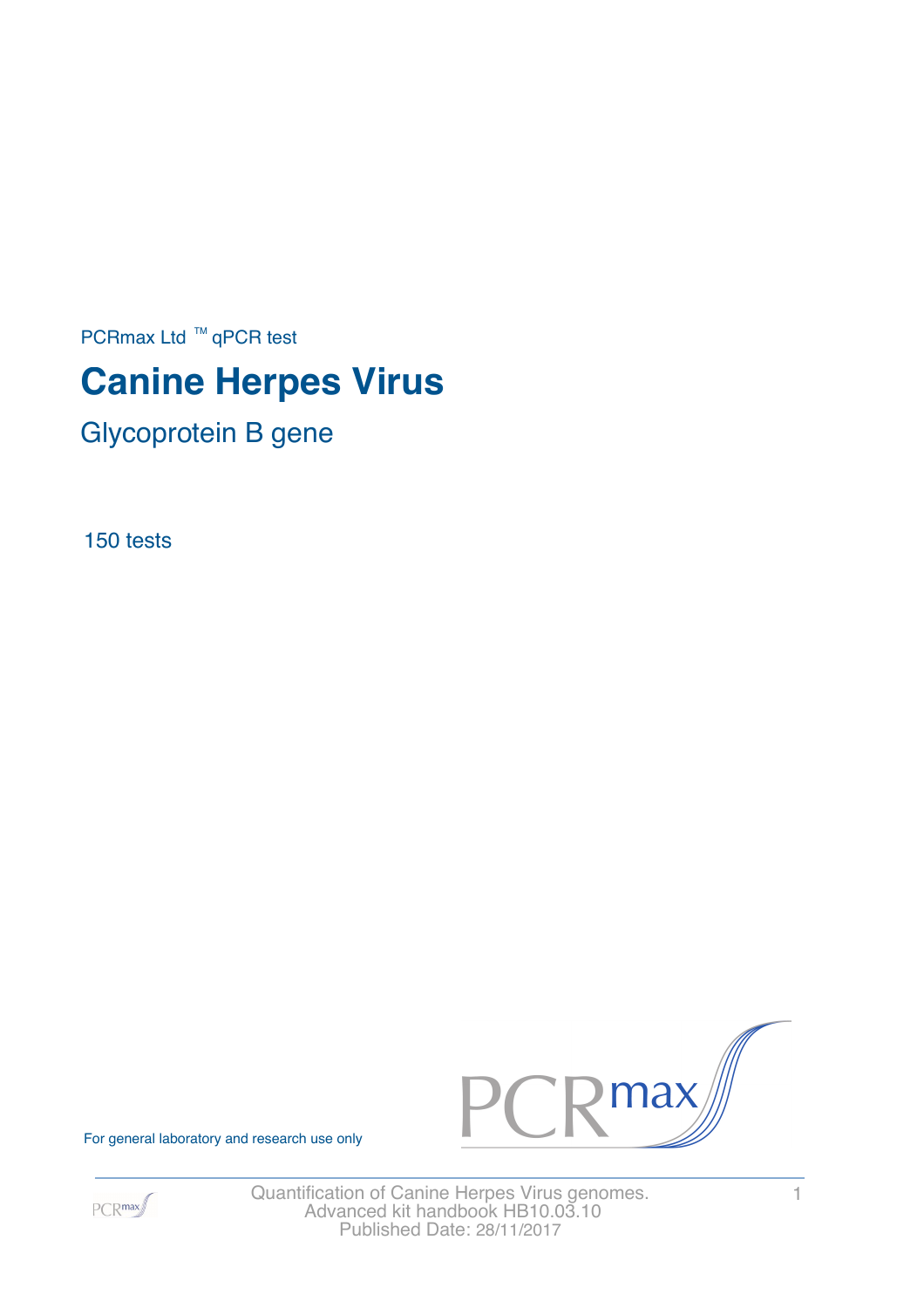### Introduction to Canine Herpes Virus

Canine herpesvirus (CHV) is a virus of the family Herpesviridae that causes a fatal hemorrhagic disease in puppies that are less than 3 weeks old, as well as causing nonfatal infection in older animals. The virus has a linear, double stranded DNA genome that is encapsulated in an icosohedral capsid that itself is contained within a lipid envelope.

In adult dogs the virus is mainly sexually transmitted, being found in vaginal and penile secretions but also through contact with infected nasal and oral secretions. It can establish an infection in the reproductive tract of females which allows transmission to puppies in the birth canal. The virus can also establish in the uterus, attacking the placenta, starving the foetus of nutrients and leading to abortion, still births, reabsorption of the foetus and low weight puppies with weakened immune defences. The virus replicates in the surface cells of the nasal mucosa, tonsils, and pharynx, although in new born puppies, that cannot regulate body temperature, low temperature allows more aggressive replication and spread throughout the body. In contrast, the virus cannot effectively manifest at normal body temperature as in older animals.

The incubation period of CHV is six to ten days. Adult dogs may be asymptomatic or show sores on the genitals and reproductive tract. Symptoms in puppies include crying, weakness, depression, discharge from the nose, yellow faeces, and a loss of the sucking reflex. CHV also causes a necrotizing vasculitis that leads haemorrhaging under the skin, as well as various eye lesions. There is a mortality rate of up to 80% in puppies less than one week old with death usually occurring within one to two days. Survivors are often left with cardiac and/or brain damage. The disease is less severe in puppies that are three to five weeks old due to their ability to properly maintain body temperature. The mortality rate is lower but they can develop a latent infection. Some later get neurological disease and have symptoms like difficulty walking and blindness.

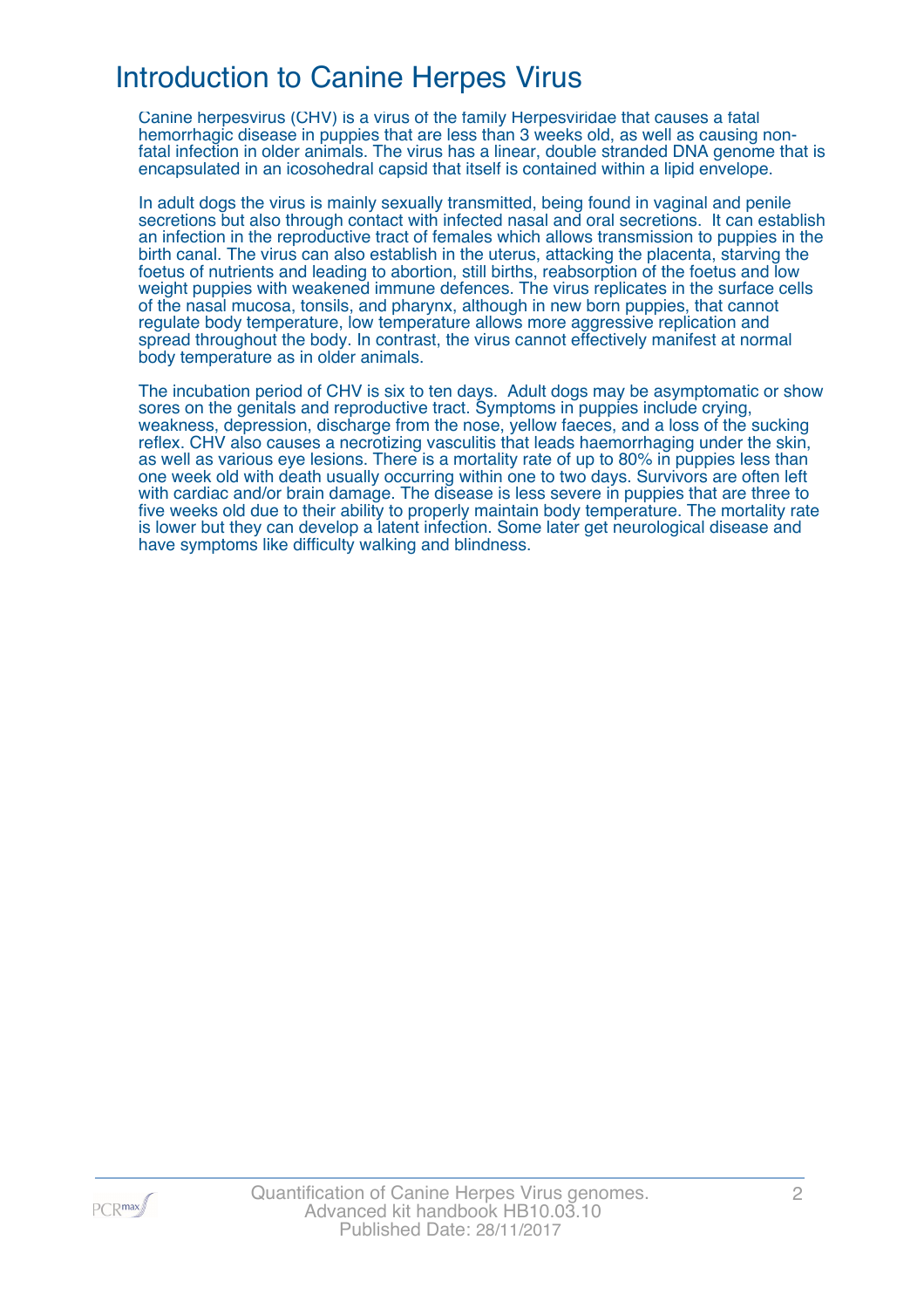The PCR Max qPCR Kit for Canine Herpes Virus (CHV) genomes is designed for the in vitro quantification of CHV genomes. The kit is designed to have the broadest detection profile possible whilst remaining specific to the CHV genome.

The primers and probe sequences in this kit have 100% homology with a broad range of CHV sequences based on a comprehensive bioinformatics analysis.

If you require further information, or have a specific question about the detection profile of this kit then please send an e.mail to CPtechsupport@coleparmer.com and our bioinformatics team will answer your question.

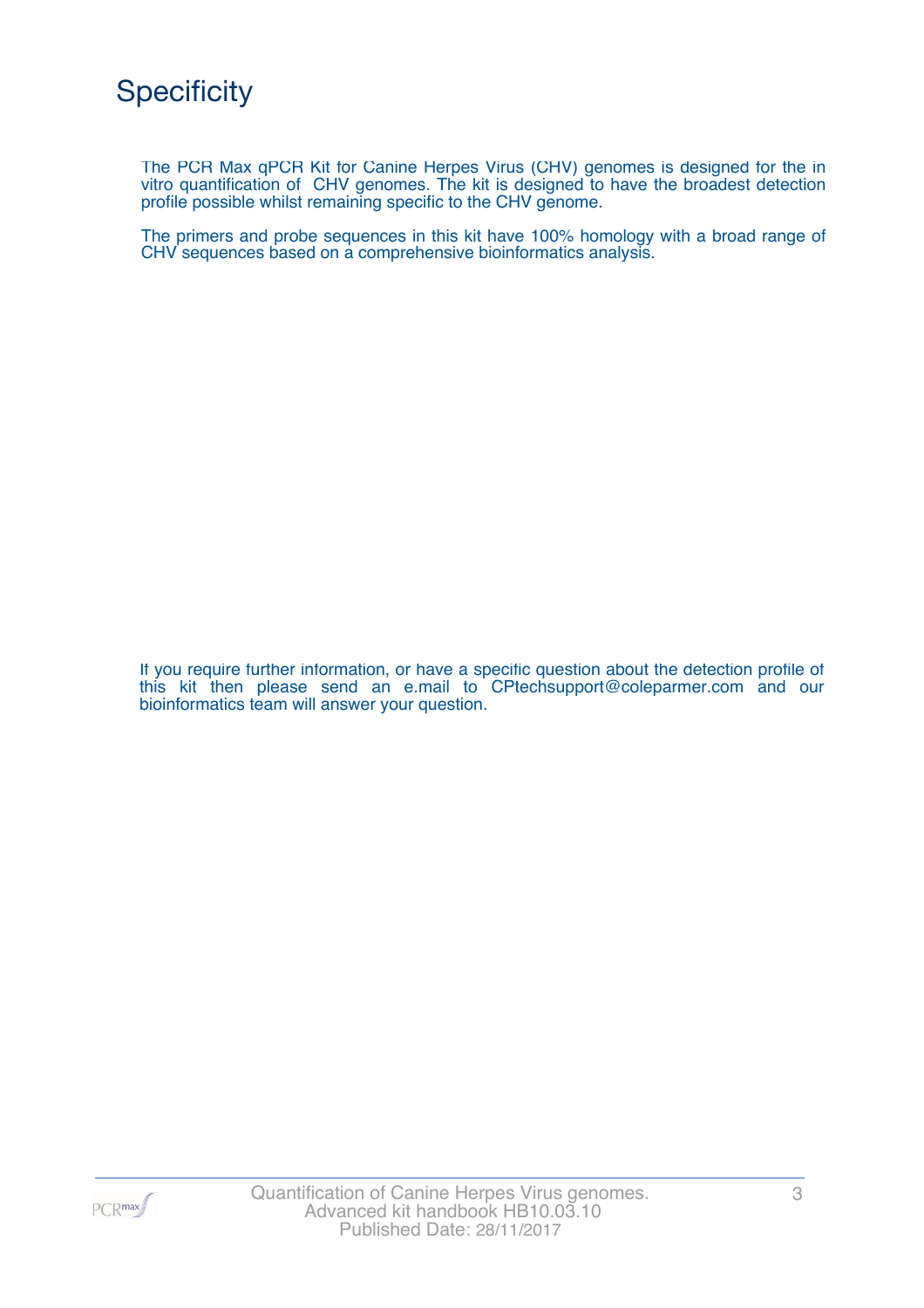### Kit contents

- **CHV specific primer/probe mix (150 reactions BROWN)** FAM labelled
- **CHV positive control template (for Standard curve RED)**
- **Internal extraction control primer/probe mix (150 reactions BROWN)** VIC labelled as standard
- **Internal extraction control DNA (150 reactions BLUE)**
- **Endogenous control primer/probe mix (150 reactions BROWN)** FAM labelled
- **RNase/DNase free water (WHITE)** for resuspension of primer/probe mixes
- **Template preparation buffer (YELLOW)** for resuspension of and internal extraction control template, positive control template and standard curve preparation

# Reagents and equipment to be supplied by the user

#### **Real-time PCR Instrument**

#### **DNA extraction kit**

This kit is designed to work well with all processes that yield high quality DNA with minimal PCR inhibitors.

#### **Lyophilised 2X qPCR Master Mix**

This kit is designed to be compatible with all commercially available master mixes that run with standard cycling conditions.

**Pipettors and Tips**

**Vortex and centrifuge**

#### **Thin walled 1.5 ml PCR reaction tubes**

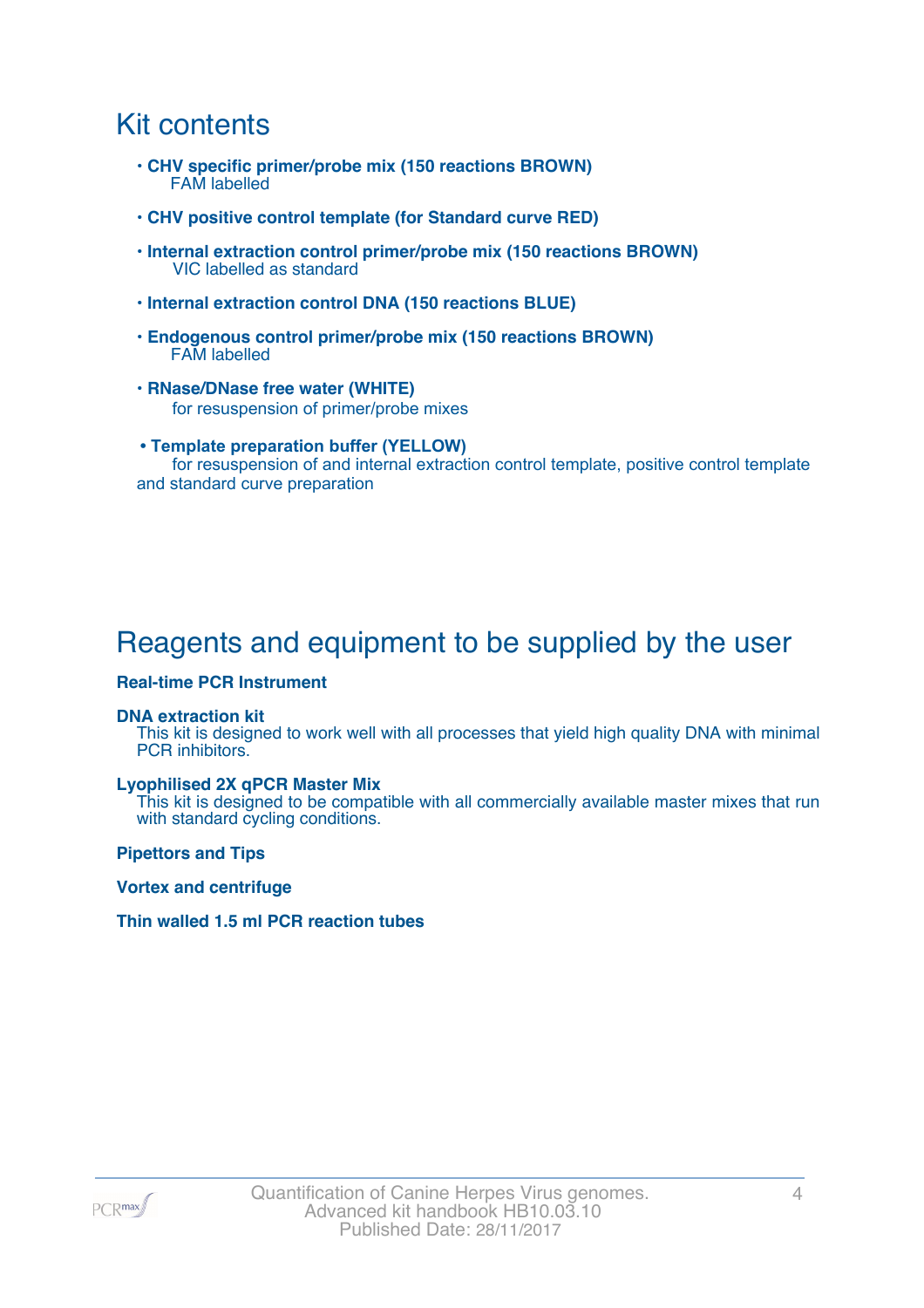### Kit storage and stability

This kit is stable at room temperature but should be stored at -20°C on arrival. Once the lyophilised components have been resuspended they should not be exposed to temperatures above -20ºC for longer than 30 minutes and unnecessary repeated freeze/thawing should be avoided. The kit is stable for six months from the date of resuspension under these circumstances.

If a standard curve dilution series is prepared this can be stored frozen for an extended period. If you see any degradation in this serial dilution a fresh standard curve can be prepared from the positive control.

PCRmax does not recommend using the kit after the expiry date stated on the pack.

### Suitable sample material

All kinds of sample material suited for PCR amplification can be used. Please ensure the samples are suitable in terms of purity, concentration, and DNA integrity (An internal PCR control is supplied to test for non specific PCR inhibitors). Always run at least one negative control with the samples. To prepare a negative-control, replace the template DNA sample with RNase/DNase free water.

### Dynamic range of test

Under optimal PCR conditions PCRmax CHV detection kits have very high priming efficiencies of >95% and can detect less than 100 copies of target template.

### Notices and disclaimers

This product is developed, designed and sold for research purposes only. It is not intended for human diagnostic or drug purposes or to be administered to humans unless clearly expressed for that purpose by the Food and Drug Administration in the USA or the appropriate regulatory authorities in the country of use. During the warranty period Master Mix detection kits allow precise and reproducible data recovery combined with excellent sensitivity. For data obtained by violation to the general GLP guidelines and the manufacturer's recommendations the right to claim under guarantee is expired. PCR is a proprietary technology covered by several US and foreign patents. These patents are owned by Roche Molecular Systems Inc. and have been sub-licensed by PE Corporation in certain fields. Depending on your specific application you may need a license from Roche or PE to practice PCR. Additional information on purchasing licenses to practice the PCR process may be obtained by contacting the Director of Licensing at Roche Molecular Systems, 1145 Atlantic Avenue, Alameda, CA 94501 or Applied Biosystems business group of the Applera Corporation, 850 Lincoln Centre Drive, Foster City, CA 94404. In addition, the 5' nuclease assay and other homogeneous amplification methods used in connection with the PCR process may be covered by U. S. Patents 5,210,015 and 5,487,972, owned by Roche Molecular Systems, Inc, and by U.S. Patent 5,538,848, owned by The Perkin-Elmer Corporation.

# **Trademarks**

#### Master Mix™ is a trademark of Cole-Parmer Ltd.

The PCR process is covered by US Patents 4,683,195, and 4,683,202 and foreign equivalents owned by Hoffmann-La Roche AG. BI, ABI PRISM® GeneAmp® and MicroAmp® are registered trademarks of the Applera Genomics (Applied Biosystems Corporation). BIOMEK® is a registered trademark of Beckman Instruments, Inc.; iCycler™ is a registered trademark of Bio-Rad Laboratories, Rotor-Gene is a trademark of Corbett Research. LightCycler™ is a registered trademark of the Idaho Technology Inc. GeneAmp®, TaqMan® and AmpliTaqGold® are registered trademarks of Roche Molecular Systems, Inc., The purchase of the Master Mix reagents cannot be construed as an authorization or implicit license to practice PCR under any patents held by Hoffmann-LaRoche Inc.

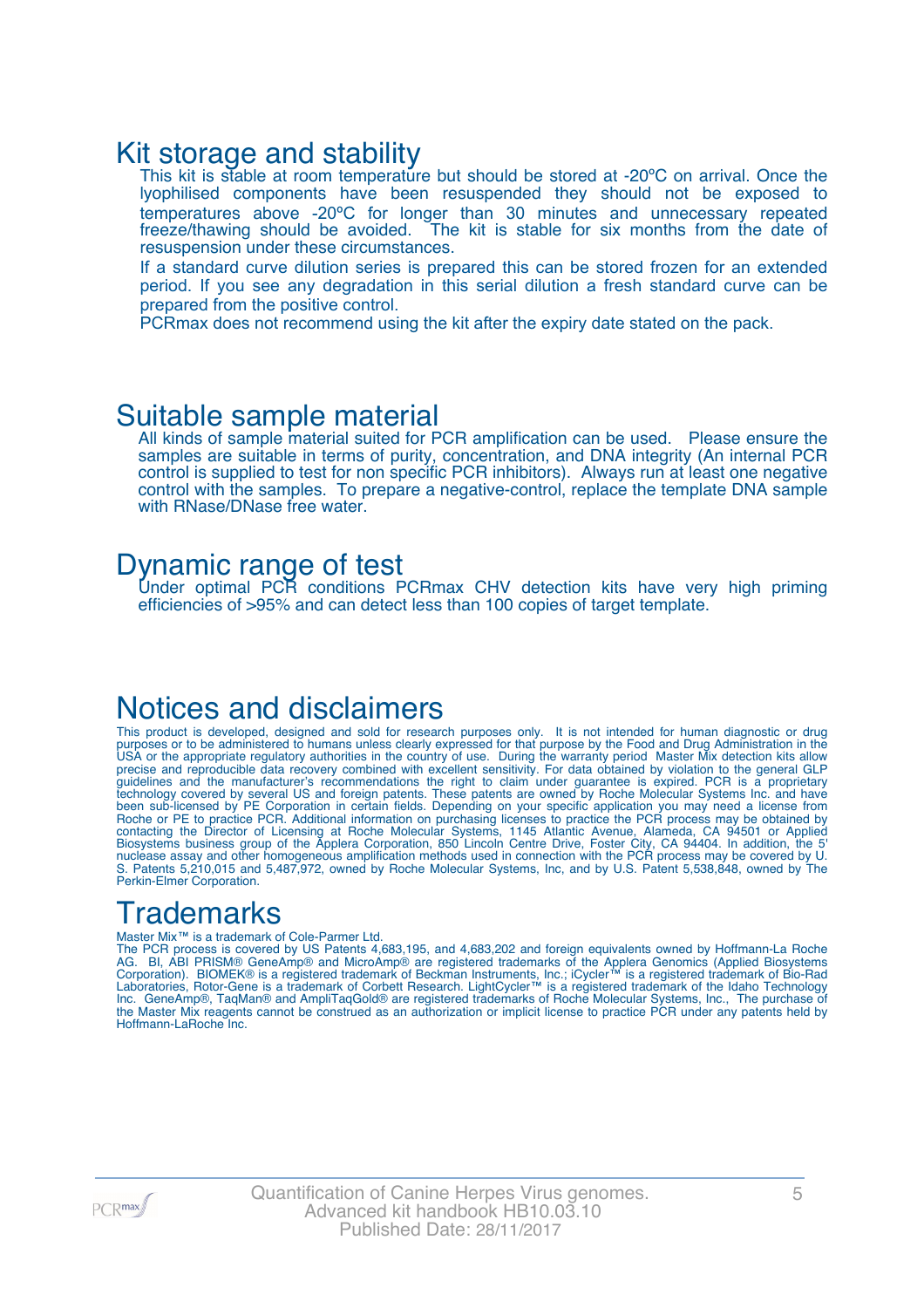### Principles of the test

#### **Real-time PCR**

A CHV specific primer and probe mix is provided and this can be detected through the FAM channel.

The primer and probe mix provided exploits the so-called TaqMan® principle. During PCR amplification, forward and reverse primers hybridize to the CHV DNA. A fluorogenic probe is included in the same reaction mixture which consists of a DNA probe labeled with a 5` dye and a 3`-quencher. During PCR amplification, the probe is cleaved and the reporter dye and quencher are separated. The resulting increase in fluorescence can be detected on a range of real-time PCR platforms.

#### **Positive control**

For copy number determination and as a positive control for the PCR set up, the kit contains a positive control template. This can be used to generate a standard curve of CHV copy number / Cq value. Alternatively the positive control can be used at a single dilution where full quantitative analysis of the samples is not required. Each time the kit is used, at least one positive control reaction must be included in the run. A positive result indicates that the primers and probes for detecting the target CHV gene worked properly in that particular experimental scenario. If a negative result is obtained the test results are invalid and must be repeated. Care should be taken to ensure that the positive control does not contaminate any other kit component which would lead to false-positive results. This can be achieved by handling this component in a Post PCR environment. Care should also be taken to avoid cross-contamination of other samples when adding the positive control to the run. This can be avoided by sealing all other samples and negative controls before pipetting the positive control into the positive control well.

#### **Negative control**

To validate any positive findings a negative control reaction should be included every time the kit is used. For this reaction the RNase/DNase free water should be used instead of template. A negative result indicates that the reagents have not become contaminated while setting up the run.

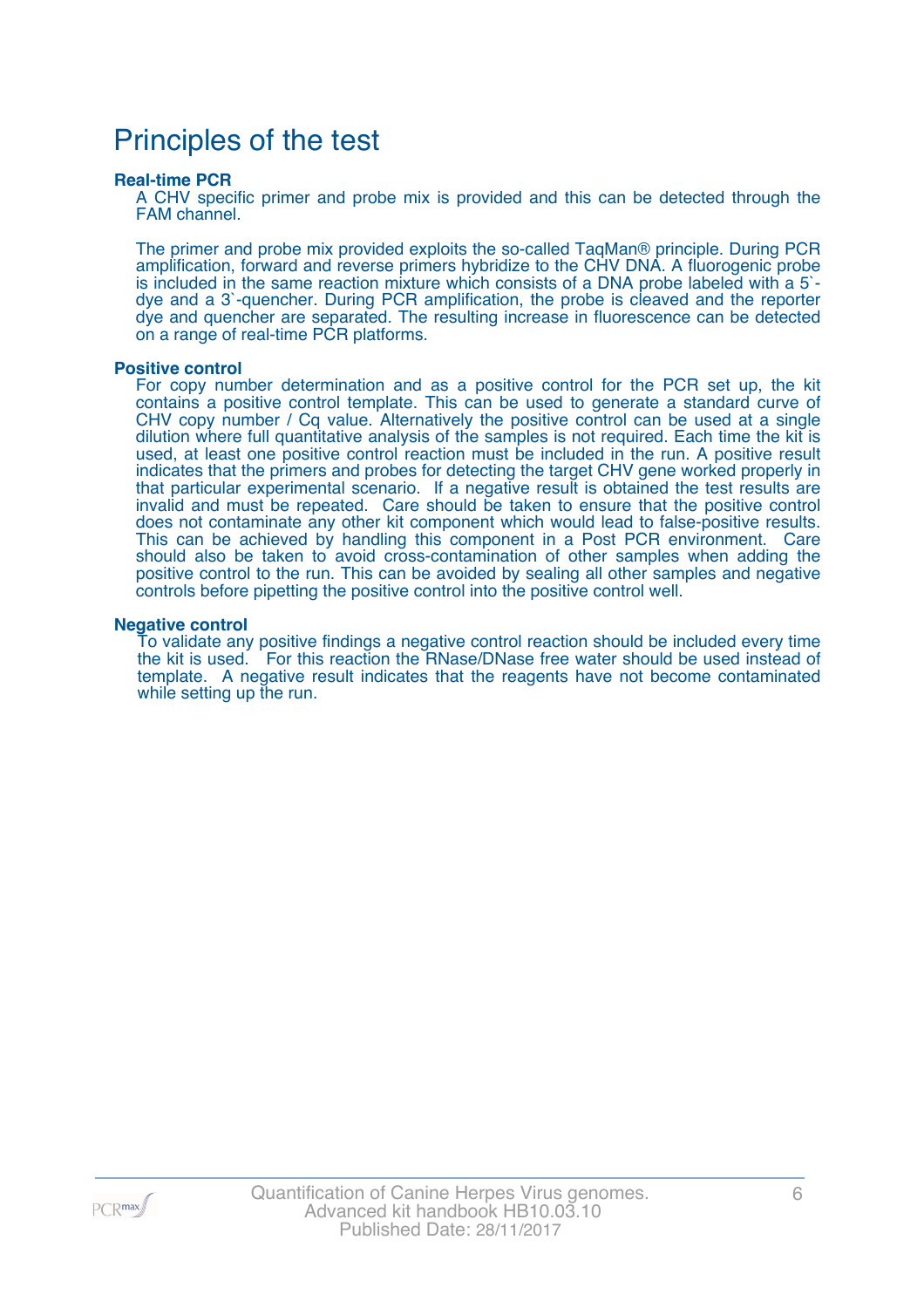#### **Internal DNA extraction control**

When performing DNA extraction, it is often advantageous to have an exogenous source of DNA template that is spiked into the lysis buffer. This control DNA is then co-purified with the sample DNA and can be detected as a positive control for the extraction process. Successful co-purification and real-time PCR for the control DNA also indicates that PCR inhibitors are not present at a high concentration.

A separate primer and probe mix are supplied with this kit to detect the exogenous DNA using real-time PCR. The primers are present at PCR limiting concentrations which allows multiplexing with the target sequence primers. Amplification of the control DNA does not interfere with detection of the CHV target DNA even when present at low copy number. The Internal control is detected through the VIC channel and gives a Cq value of 28+/-3.

#### **Endogenous control**

To confirm extraction of a valid biological template, a primer and probe mix is included to detect an endogenous gene. Detection of the endogenous control is through the FAM channel and it is NOT therefore possible to perform a multiplex with the CHV primers. A poor endogenous control signal may indicate that the sample did not contain sufficient biological material.

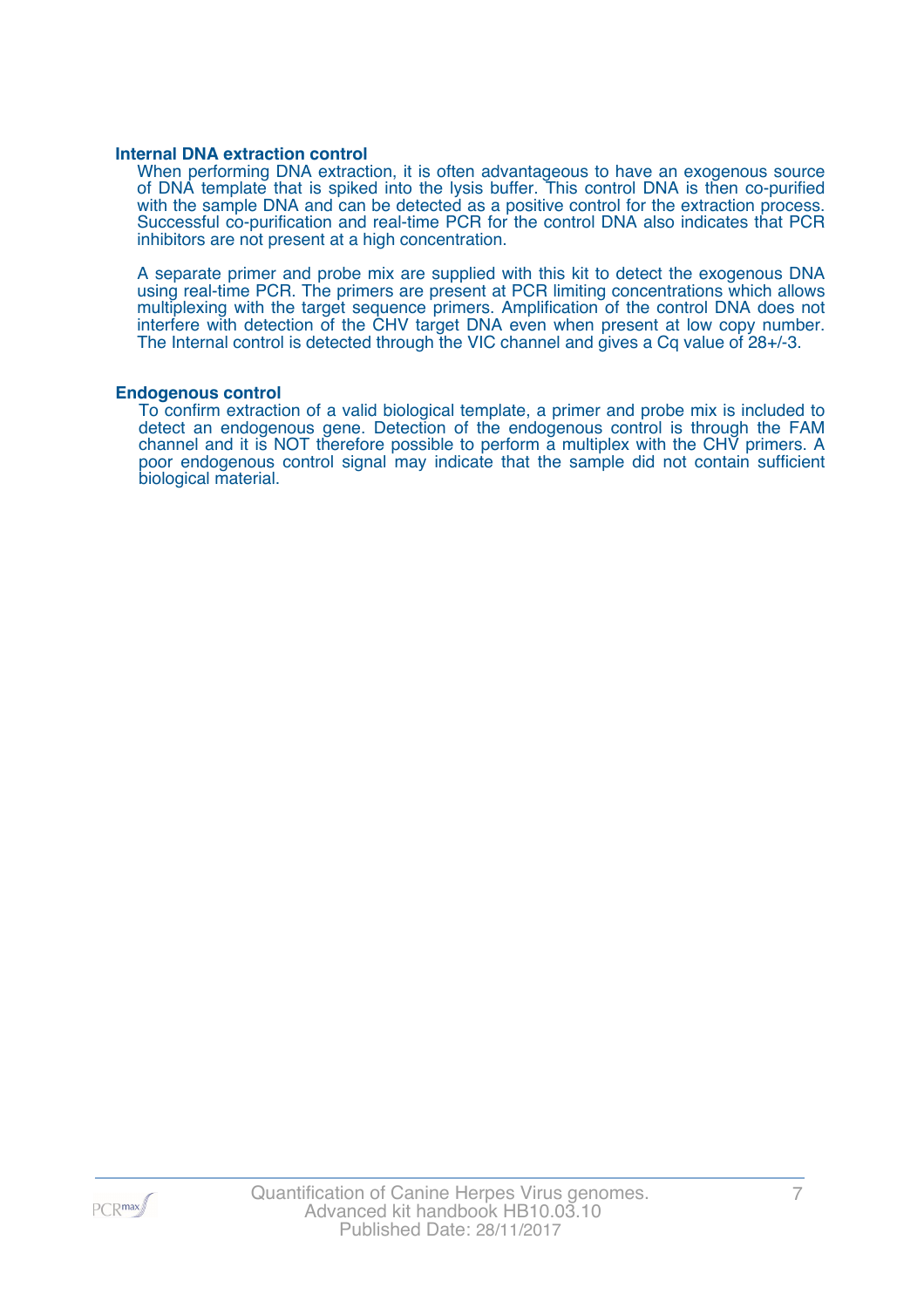### Resuspension Protocol

To minimize the risk of contamination with foreign DNA, we recommend that all pipetting be performed in a PCR clean environment. Ideally this would be a designated PCR lab or PCR cabinet. Filter tips are recommended for all pipetting steps.

- **1. Pulse-spin each tube in a centrifuge before opening.** This will ensure lyophilised primer and probe mix is in the base of the tube and is not spilt upon opening the tube.
- **2. Resuspend the primer/probe mixes in the RNase/DNase free water supplied, according to the table below:**

To ensure complete resuspension, vortex each tube thoroughly.

| Component - resuspend in water                       | Volume   |
|------------------------------------------------------|----------|
| <b>Pre-PCR pack</b>                                  |          |
| CHV primer/probe mix (BROWN)                         | $165$ µl |
| Internal extraction control primer/probe mix (BROWN) | 165 µl   |
| Endogenous control primer/probe mix (BROWN)          | 165 ul   |

**3. Resuspend the internal control template and positive control template in the template preparation buffer supplied, according to the table below:** To ensure complete resuspension, vortex the tube thoroughly.

| Component - resuspend in template preparation buffer | <i><u>Molume</u></i> |
|------------------------------------------------------|----------------------|
| <b>Pre-PCR heat-sealed foil</b>                      |                      |
| Internal extraction control DNA (BLUE)               | 600 µl               |
| <b>Post-PCR heat-sealed foil</b>                     |                      |
| CHV Positive Control Template (RED) *                | $500$ $\mu$          |

\* This component contains high copy number template and is a VERY significant contamination risk. It must be opened and handled in a separate laboratory environment, away from the other components.

### DNA extraction

The internal extraction control DNA can be added either to the DNA lysis/extraction buffer or to the DNA sample once it has been resuspended in lysis buffer.

**DO NOT add the internal extraction control DNA directly to the unprocessed biological sample as this will lead to degradation and a loss in signal.**

- **1. Add 4µl of the Internal extraction control DNA (BLUE) to each sample in DNA lysis/extraction buffer per sample.**
- **2. Complete DNA extraction according to the manufacturers protocols.**

PCR<sub>max</sub>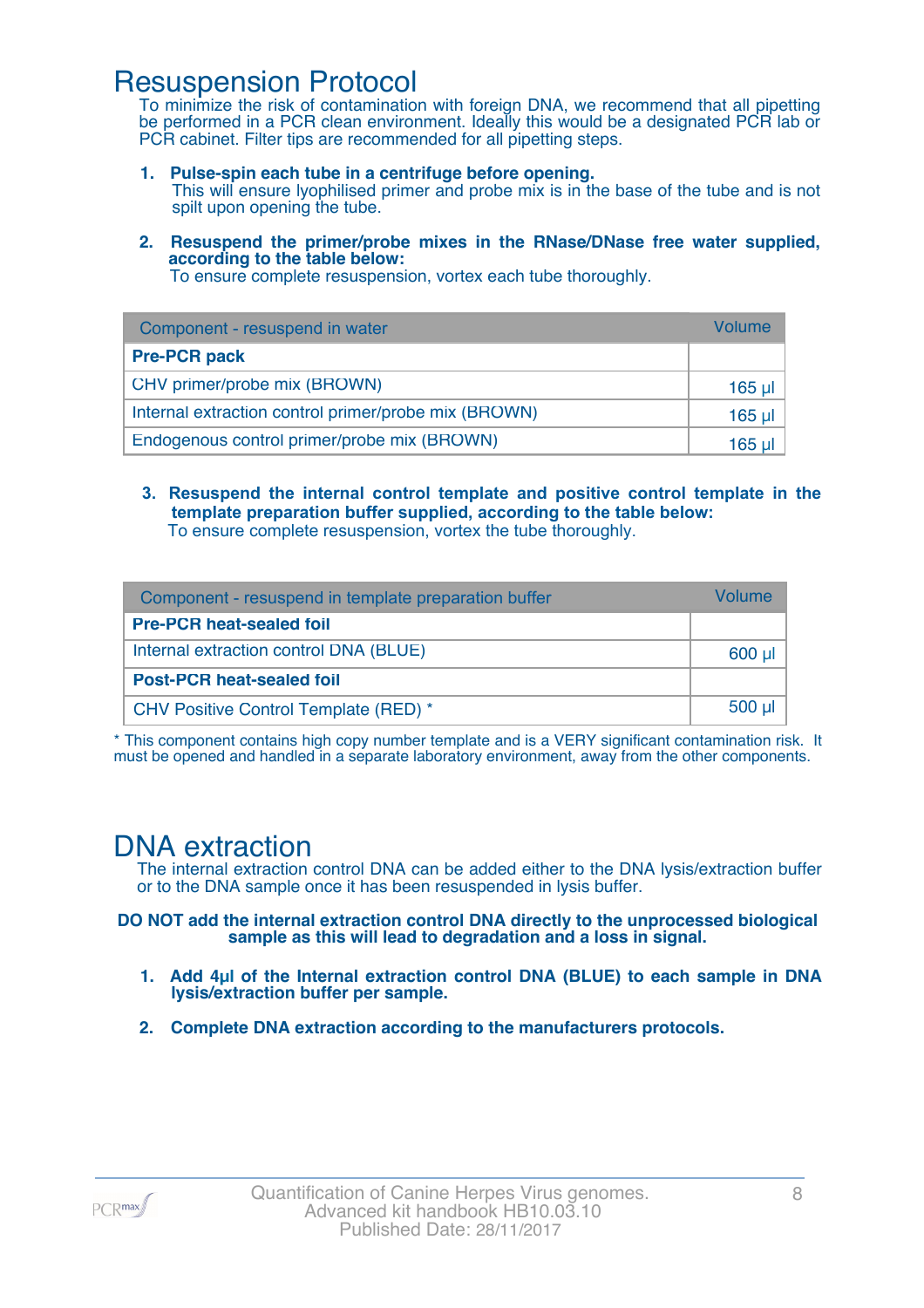# qPCR detection protocol

**1. For each DNA sample prepare a reaction mix according to the table below:** Include sufficient reactions for positive and negative controls.

| Component                                            | Volume          |
|------------------------------------------------------|-----------------|
| Lyophilised 2X qPCR Master Mix                       | 10 <sub>µ</sub> |
| CHV primer/probe mix (BROWN)                         | 1 µl            |
| Internal extraction control primer/probe mix (BROWN) | 1 µl            |
| RNase/DNase free water (WHITE)                       | 3 <sub>µ</sub>  |
| <b>Final Volume</b>                                  | 15 µl           |

#### **2. For each DNA sample prepare an endogenous control reaction according to the table below (Optional):**

This control reaction will provide crucial information regarding the quality of the biological sample.

| Component                                   | Volume       |
|---------------------------------------------|--------------|
| Lyophilised 2X qPCR Master Mix              | 10 ul        |
| Endogenous control primer/probe mix (BROWN) | 1 ul         |
| RNase/DNase free water (WHITE)              | $4 \mu$      |
| <b>Final Volume</b>                         | <u>15 ul</u> |

- **3. Pipette 15µl of each mix into individual wells according to your real-time PCR experimental plate set up.**
- **4. Prepare sample DNA templates for each of your samples.**
- **5. Pipette 5µl of DNA template into each well, according to your experimental plate set up.**

For negative control wells use 5µl of RNase/DNase free water. The final volume in each well is 20ul.

**6. If a standard curve is included for quantitative analysis prepare a reaction mix according to the table below:**

| Component                      | Volume   |
|--------------------------------|----------|
| Lyophilised 2X qPCR Master Mix | $10 \mu$ |
| CHV primer/probe mix (BROWN)   | 1 $\mu$  |
| RNase/DNase free water (WHITE) | 4 $\mu$  |
| <b>Final Volume</b>            | 15 $\mu$ |

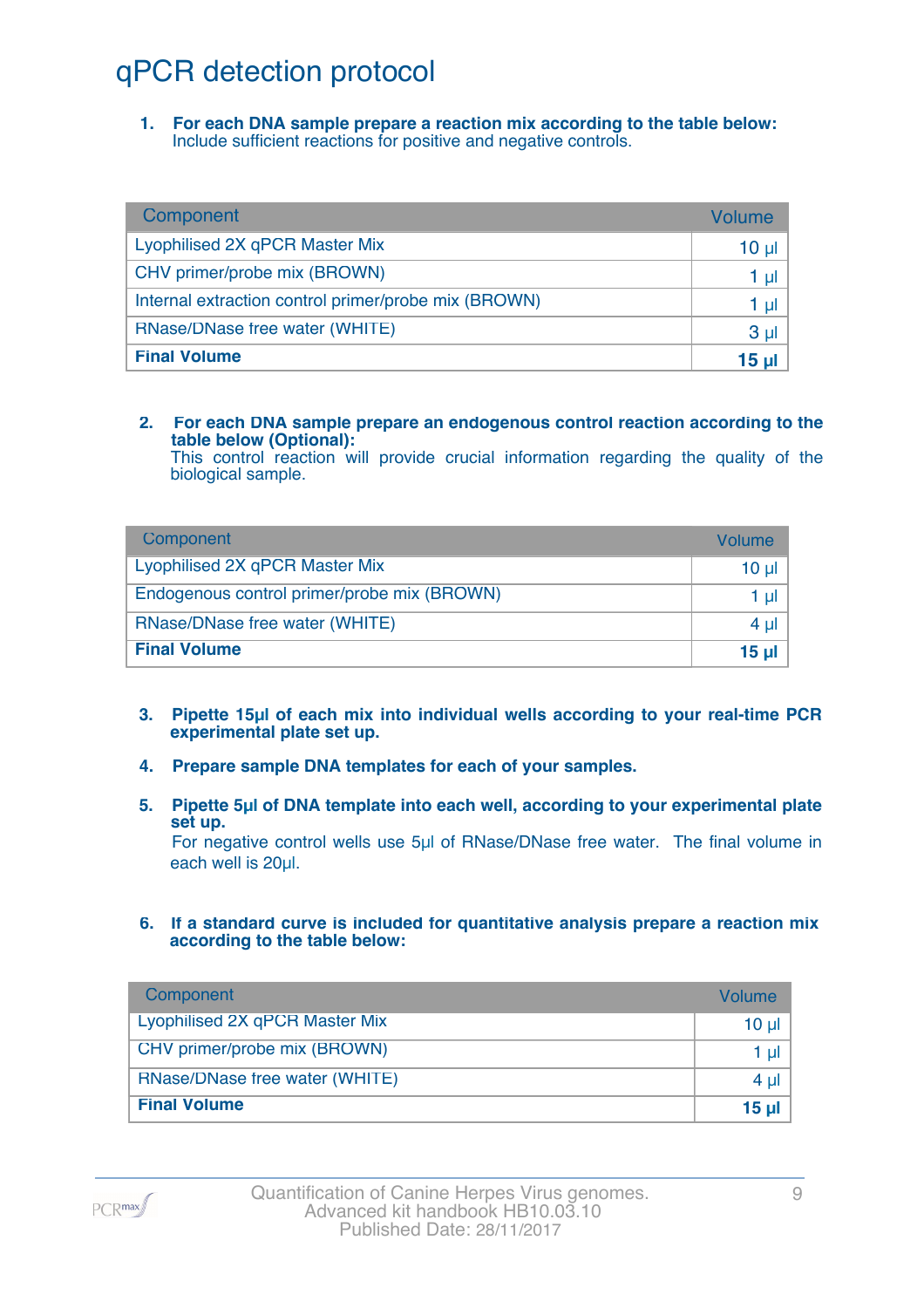#### **7. Preparation of standard curve dilution series.**

- 1) Pipette 90µl of template preparation buffer into 5 tubes and label 2-6
- 2) Pipette 10µl of Positive Control Template (RED) into tube 2
- 3) Vortex thoroughly
- 4) Change pipette tip and pipette 10µl from tube 2 into tube 3
- 5) Vortex thoroughly

Repeat steps 4 and 5 to complete the dilution series

| <b>Standard Curve</b>         | <b>Copy Number</b>     |
|-------------------------------|------------------------|
| Tube 1 Positive control (RED) | $2 \times 10^5$ per µl |
| Tube 2                        | $2 \times 10^4$ per µl |
| Tube 3                        | $2 \times 10^3$ per µl |
| Tube 4                        | $2 \times 10^2$ per µl |
| Tube 5                        | 20 per µl              |
| Tube 6                        | 2 per µl               |

**8. Pipette 5µl of standard template into each well for the standard curve according to your experimental plate set up.** The final volume in each well is 20µl.

# qPCR amplification protocol

Amplification conditions using Lyophilsed 2X qPCR Master Mix.

|             | <b>Step</b>              | <b>Time</b>     | <b>Temp</b> |
|-------------|--------------------------|-----------------|-------------|
|             | Enzyme activation        | 2 min           | 95 °C       |
| Cycling x50 | <b>Denaturation</b>      | 10 <sub>s</sub> | 95 °C       |
|             | <b>DATA COLLECTION *</b> | 60 <sub>s</sub> | 60 °C       |

\* Fluorogenic data should be collected during this step through the FAM and VIC channels

PCR<sub>max</sub>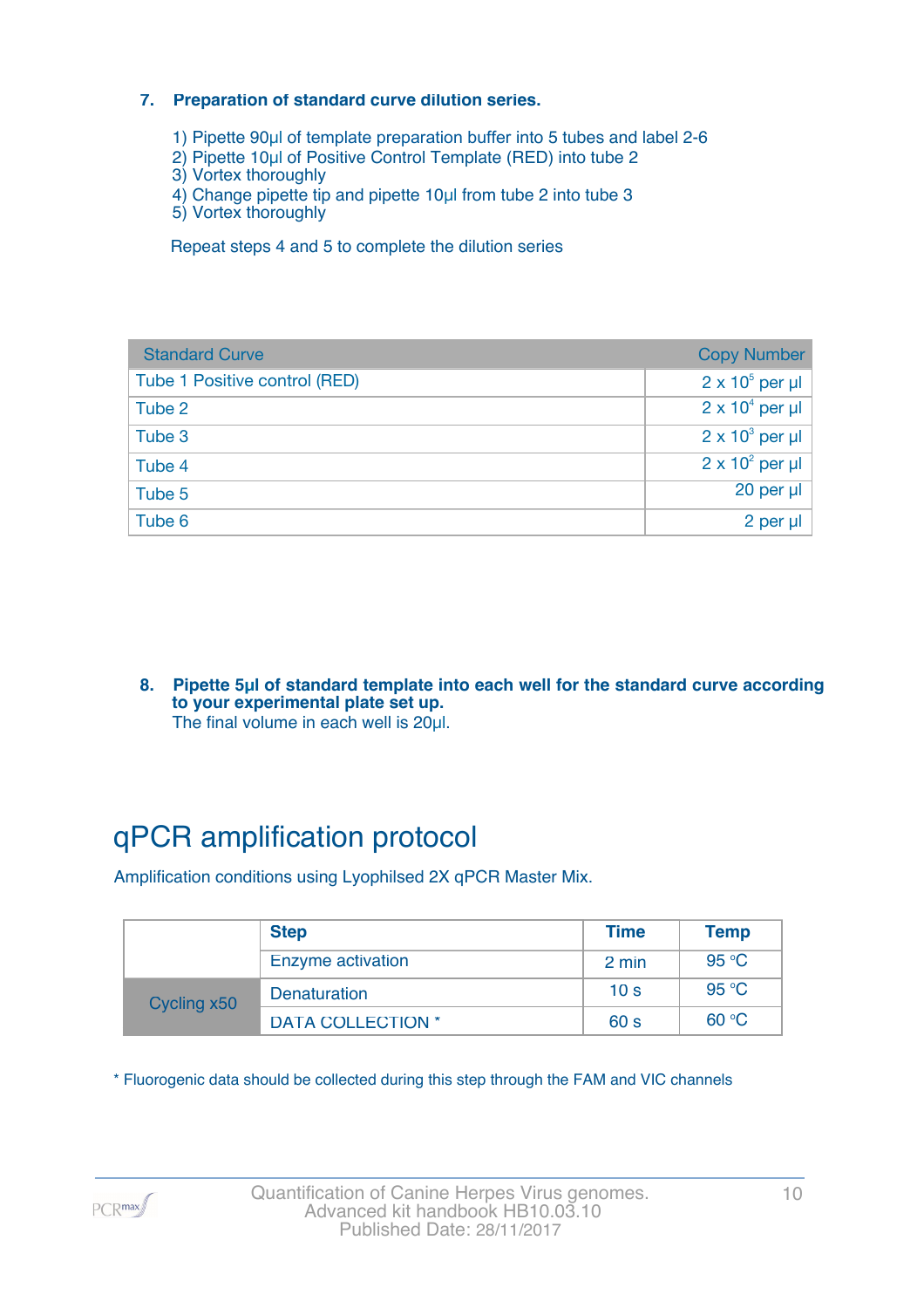# Interpretation of Results

| <b>Target</b><br>(FAM) | <b>Internal</b><br>control<br>(NIC) | <b>Positive</b><br>control | <b>Negative</b><br>control | Interpretation                                                                                                  |
|------------------------|-------------------------------------|----------------------------|----------------------------|-----------------------------------------------------------------------------------------------------------------|
| $\leq 30$              | $+ 1 -$                             | ÷                          |                            | <b>POSITIVE QUANTITATIVE RESULT</b><br>calculate copy number                                                    |
| > 30                   | ÷                                   | ÷                          |                            | <b>POSITIVE QUANTITATIVE RESULT</b><br>calculate copy number                                                    |
| > 30                   |                                     | ٠                          |                            | <b>POSITIVE QUALITATIVE RESULT</b><br>do not report copy number as this<br>may be due to poor sample extraction |
|                        | ÷                                   | ÷                          |                            | <b>NEGATIVE RESULT</b>                                                                                          |
| $+ 1 -$                | $+ 1 -$                             |                            | $\leq 35$                  | <b>EXPERIMENT FAILED</b><br>due to test contamination                                                           |
| $+ 1 -$                | $+ 1 -$                             | ÷                          | > 35                       | $\star$                                                                                                         |
|                        |                                     | ÷                          |                            | <b>SAMPLE PREPARATION FAILED</b>                                                                                |
|                        |                                     |                            | $+$ /                      | <b>EXPERIMENT FAILED</b>                                                                                        |

Positive control template (RED) is expected to amplify between Cq 16 and 23. Failure to satisfy this quality control criterion is a strong indication that the experiment has been compromised.

\*Where the test sample is positive and the negative control is positive with a  $Cq > 35$ , the sample must be reinterpreted based on the relative signal strength of the two results:



If the sample amplifies  $>$  5 Cq earlier than the negative control then the sample should be reinterpreted (via the table above) with the negative control verified as negative.



If the sample amplifies < 5 Cq earlier than the negative control then the positive sample result is invalidated and the result should be determined inconclusive due to test contamination. The test for this sample should be repeated.